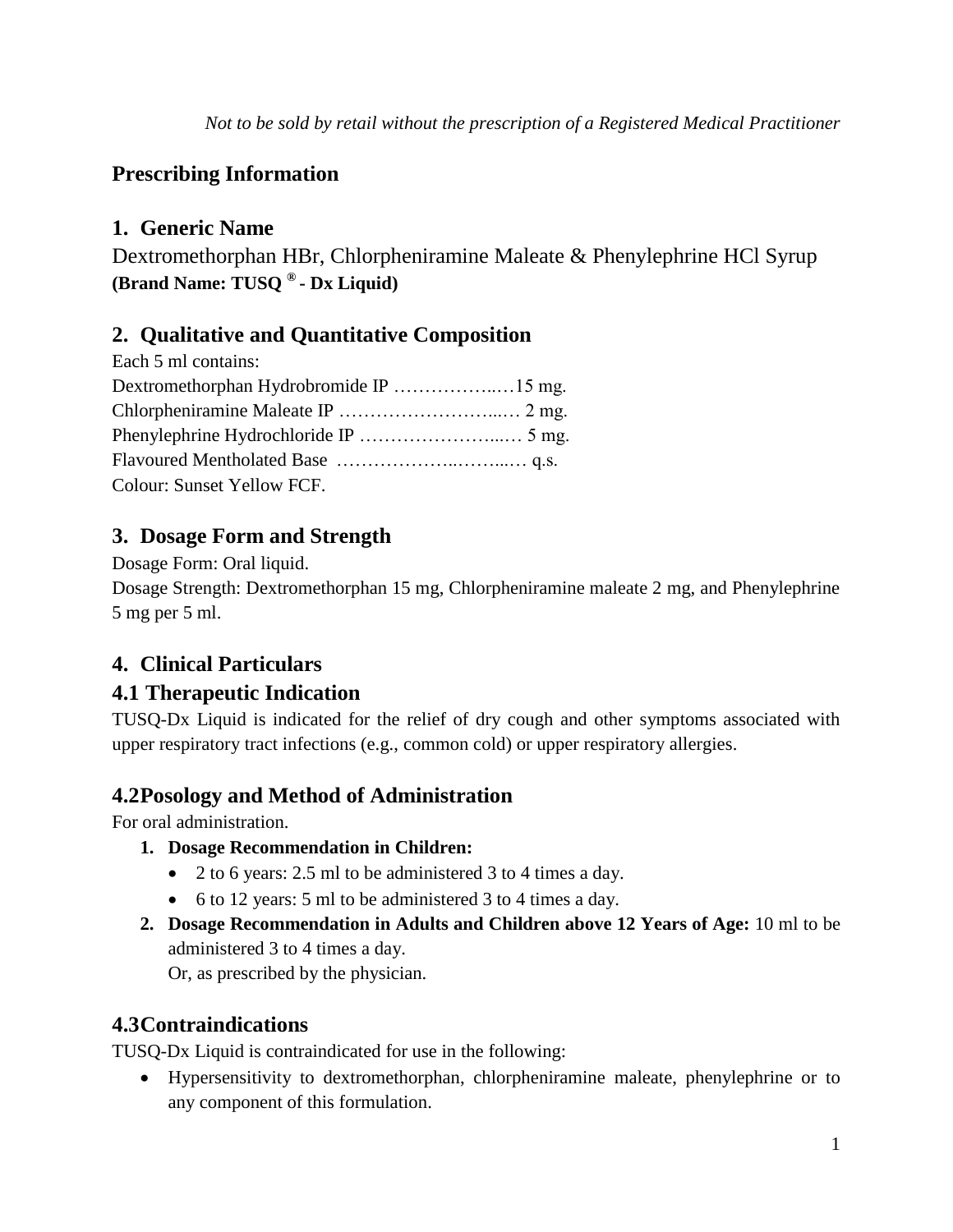- In patients who have been treated with monoamine oxidase (MAO) inhibitors within the last 14 days.
- In patients who are currently receiving other sympathomimetic drugs.
- Cardiovascular disorders.
- In patients with hypertension, peripheral vascular insufficiency, and hyperthyroidism.
- In patients with glaucoma or urinary retention.
- Pheochromocytoma.
- Dextromethorphan-containing preparations should not be given to subjects having or at risk of developing respiratory failure.
- In patients taking selective serotonin reuptake inhibitors (SSRIs).

# **4.4Special Warnings and Precautions for Use**

### **Dextromethorphan Hydrobromide**

Administration of dextromethorphan may be accompanied by histamine release and should be used with caution in children with atopic dermatitis.

Use of dextromethorphan with alcohol or other central nervous system (CNS) depressants may increase the effects on the CNS and cause toxicity in relatively smaller doses.

Dextromethorphan is metabolised by hepatic cytochrome P450 (CYP) 2D6 enzyme. The activity of this enzyme is genetically determined. About 10% of the general population is poor metabolisers of CYP2D6. Poor metabolisers and patients with concomitant use of CYP2D6 inhibitors may experience exaggerated and/or prolonged effects of dextromethorphan. Caution should therefore be exercised in patients who are slow metabolizers of CYP2D6 or use CYP2D6 inhibitors.

Cases of drug abuse have been reported with higher doses of dextromethorphan. Thus, caution is recommended in patients with a history of drug abuse or psychoactive substances.

### **Chlorpheniramine Maleate**

Chlorpheniramine maleate (CPM) may cause drowsiness and may have additive CNS effects with alcohol or other CNS depressants (e.g., hypnotics, sedatives, tranquilizers).

Antihistamines should be used with caution in patients with peptic ulcer, pyloroduodenal obstruction, and urinary bladder obstruction due to symptomatic prostatic hypertrophy and narrowing of the bladder neck.

Chlorpheniramine, in common with other drugs having anticholinergic effects, should be used with caution in the following conditions: Epilepsy; raised intra-ocular pressure including glaucoma; severe hypertension or cardiovascular disease; bronchitis, bronchiectasis or asthma; hepatic impairment. Children and the elderly are more likely to experience the neurological anticholinergic effects and paradoxical excitation (e.g., increased energy, restlessness, nervousness).

Chlorpheniramine should not be used with other antihistamine-containing products.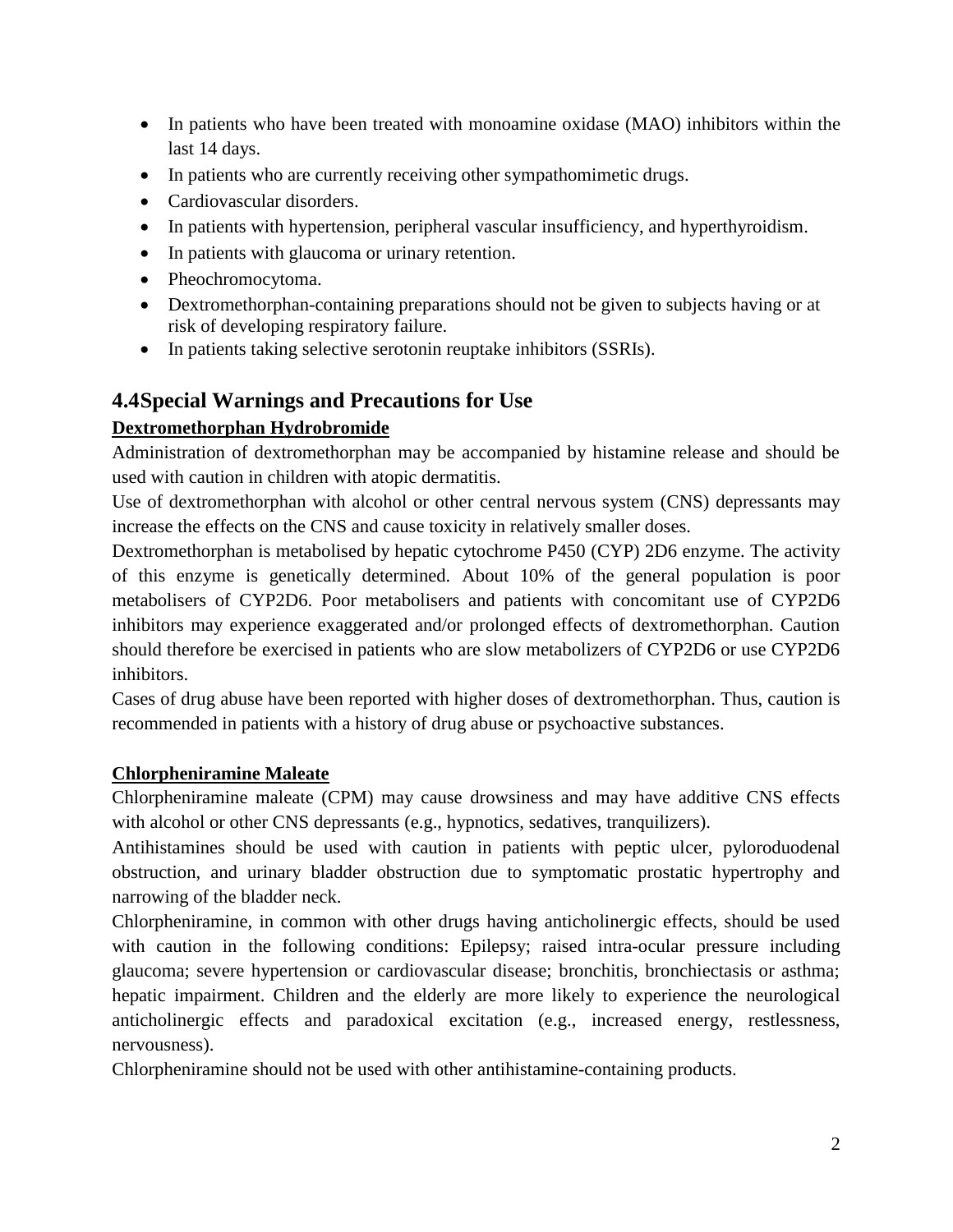### **Phenylephrine Hydrochloride**

Sympathomimetic amines should be used with caution in patients with hypertension, diabetes mellitus, heart disease (angina), peripheral vascular disease, increased intraocular pressure, hyperthyroidism, or prostatic hypertrophy.

Phenylephrine should not be used with other sympathomimetics (such as decongestants, appetite suppressants, and amphetamine-like psychostimulants).

Sympathomimetic-containing products may act as cerebral stimulants giving rise to insomnia, nervousness, hyperpyrexia, tremor, and epileptiform convulsions.

### **4.5Drug Interactions**

### **Dextromethorphan Hydrobromide**

**MAO Inhibitors:** Patients may develop hyperpyrexia, hypotension, nausea, myoclonic leg jerks, and coma following co-administration of MAO inhibitors and dextromethorphan. Thus, concomitant administration of dextromethorphan and MAO inhibitors should be avoided.

**CYP2D6 Inhibitors (Fluoxetine, Paroxetine, Quinidine, Terbinafine):** Dextromethorphan is metabolized by CYP2D6 and has an extensive first-pass metabolism. Concomitant use of potent CYP2D6 enzyme inhibitors can increase the dextromethorphan concentrations in the body to levels multifold higher than normal. This increases the patient's risk for toxic effects of dextromethorphan (agitation, confusion, tremor, insomnia, diarrhoea, and respiratory depression) and development of serotonin syndrome. In concomitant use with quinidine, plasma concentrations of dextromethorphan have increased up to 20-fold, which has increased the CNS adverse effects of the agent. If concomitant use of CYP2D6 inhibitors and dextromethorphan is necessary, the patient should be monitored and the dextromethorphan dose may need to be reduced.

**Alcohol, Antihistamines, Psychotropics, and Other CNS Depressant Drugs:** Dextromethorphan might exhibit additive CNS depressant effects when co-administered with these drugs.

#### **Chlorpheniramine Maleate**

**Alcohol, Hypnotics, Anxiolytics, Sedatives, Opioid Analgesics, and Neuroleptics:** Concurrent use of chlorpheniramine maleate with any of these drugs may enhance the sedative effect.

**Phenytoin:** Chlorpheniramine maleate inhibits phenytoin metabolism and can lead to phenytoin toxicity.

**MAO Inhibitors and Tricyclic Antidepressants:** The antimuscarinic effects of chlorpheniramine are enhanced by other antimuscarinic drugs and both antimuscarinic and sedative effects are enhanced by MAO inhibitors (concurrent therapy is contraindicated) and tricyclic antidepressants.

#### **Phenylephrine Hydrochloride**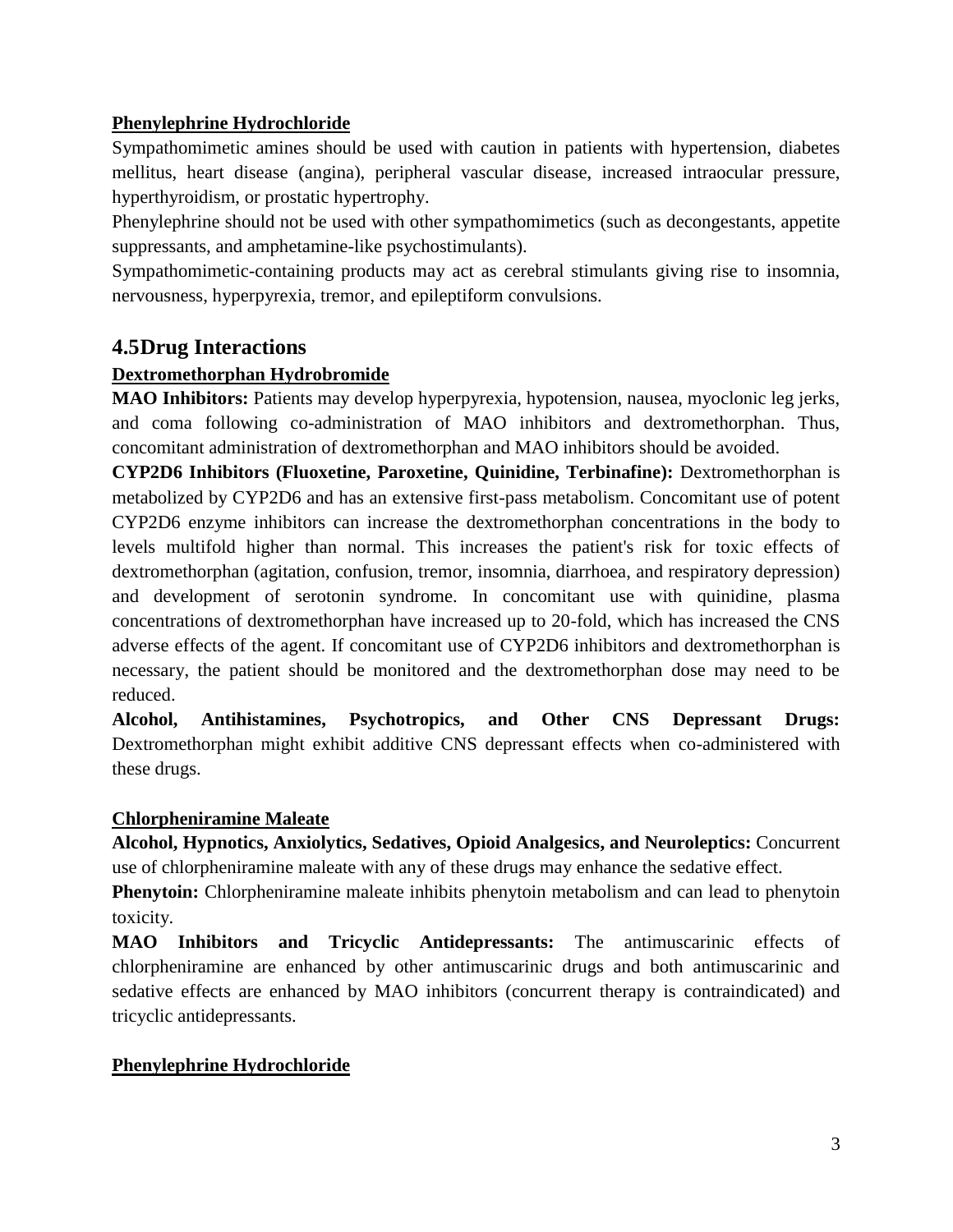**MAO Inhibitors:** Hypertensive interactions occur between sympathomimetic amines such as phenylephrine and MAO inhibitors, thus concomitant use is contraindicated.

**Sympathomimetic Amines:** Concomitant use of phenylephrine with other sympathomimetic amines can increase the risk of cardiovascular side effects.

**Beta-Blockers and Other Antihypertensives (including Debrisoquine, Guanethidine, Reserpine, and Methyldopa):** Phenylephrine may reduce the efficacy of beta-blocking drugs and antihypertensive drugs. The risk of hypertension and other cardiovascular side effects may be increased.

**Tricyclic Antidepressants (Amitriptyline):** Concomitant use of phenylephrine with amitriptyline may increase the risk of cardiovascular side effects.

**Ergot Alkaloids (Ergotamine and Methylsergide):** Concomitant use of phenylephrine with these drugs increases risk of ergotism.

**Digoxin and Cardiac Glycosides:** Co-administration of phenylephrine with these drugs increases risk of irregular heartbeat or heart attack.

### **4.6Use in Special Populations**

#### **Pregnant Women**

Pregnancy Category: Dextromethorphan - C, Chlorpheniramine Maleate - B, Phenylephrine - C. It is not known whether components of TUSQ-Dx Liquid (dextromethorphan, chlorpheniramine maleate, and phenylephrine) can cause fetal harm when administered to a pregnant woman. Use of chlorpheniramine during the third trimester of pregnancy may result in reactions in the newborn or premature neonates. Thus, TUSQ-Dx Liquid should not be used during pregnancy unless considered mandatory by a physician.

#### **Lactating Women**

It is not known whether dextromethorphan or its metabolites are excreted in human milk. Phenylephrine is excreted in breast milk, but not in a clinically significant amount. Chlorpheniramine maleate may inhibit lactation and may be secreted in breast milk. Because of higher risk of intolerance of antihistamines in newborns and infants, TUSQ-Dx Liquid should not be administered to a nursing mother.

#### **Paediatric Patients**

Safety and efficacy of this formulation in neonates and children below 2 years of age has not been established. Thus, TUSQ-Dx Liquid is not recommended for use in paediatric patients below 2 years of age. For dosage in children above 2 years of age, please refer 'Posology and Method of Administration' section.

#### **Geriatric Patients**

Usually, no dose adjustment is considered necessary in elderly patients with normal renal and hepatic function. Risk of adverse reactions may be greater in patients with impaired renal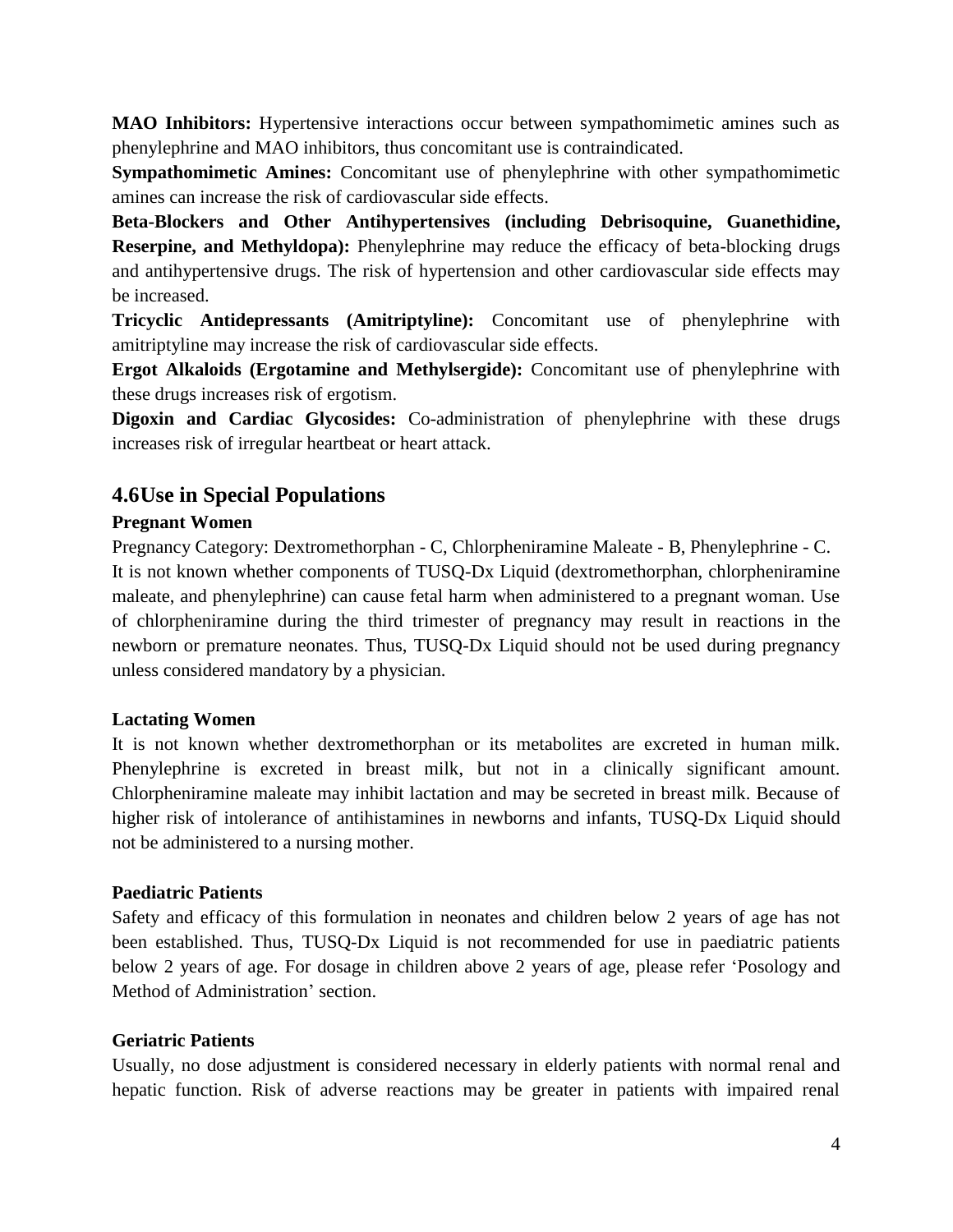function. Because elderly patients are more likely to have decreased renal function, care should be taken in dose selection, and it may be useful to monitor renal function.

### **Renal Impairment Patients**

Dextromethorphan, chlorpheniramine maleate, and phenylephrine are primarily excreted by the kidney. Impaired renal function could potentially lead to the risk of decreased clearance and thereby increased plasma levels of these drugs. TUSQ-Dx Liquid should be used with caution in patients with severe impairment of renal function, and patients should be monitored closely for signs of toxicity.

### **Hepatic Impairment Patients**

Due to the extensive hepatic metabolism of dextromethorphan, chlorpheniramine maleate, and phenylephrine caution should be exercised in the presence of moderate to severe hepatic impairment.

## **4.7Effect on Ability to Drive and Use Machines**

Phenylephrine has no adverse effects on the patient's ability to drive and use machines. Dextromethorphan may impair cognitive function and can affect a patient's ability to drive safely. Also, the anticholinergic properties of chlorpheniramine may cause drowsiness, dizziness, blurred vision, and psychomotor impairment, which can seriously hamper the patients' ability to drive and use machinery. Patients should be advised not to drive or operate machinery if affected by dizziness.

### **4.8Undesirable Effects**

The most common adverse effects associated with this formulation include drowsiness, sedation, decreased mental alertness, dryness of mucous membranes, dry mouth, and gastrointestinal (GI) disturbances. Serious side effects with oral antitussives, antihistamines, and sympathomimetics have been rare.

Other adverse events that may occur with this formulation include:

- **Dermatologic:** Urticaria, drug rash, photosensitivity, allergic reactions, skin rashes including exfoliative dermatitis, pruritus, tingling, and coolness of the skin.
- **Gastrointestinal (GI):** Epigastric discomfort, anorexia, nausea, vomiting, diarrhea, constipation.
- **Cardiovascular:** Hypotension, hypertension, cardiac arrhythmias (tachycardia or reflex bradycardia), chest pain, palpitations.
- **Central Nervous System (CNS):** Disturbed coordination, extrapyramidal effects, decreased mental/physical ability, tremor, irritability, insomnia, lassitude, visual disturbances, blurred vision, weakness, nervousness, convulsion, headache, euphoria, and dysphoria. Paradoxical CNS stimulation may occur especially in children or after high doses of chlorpheniramine maleate.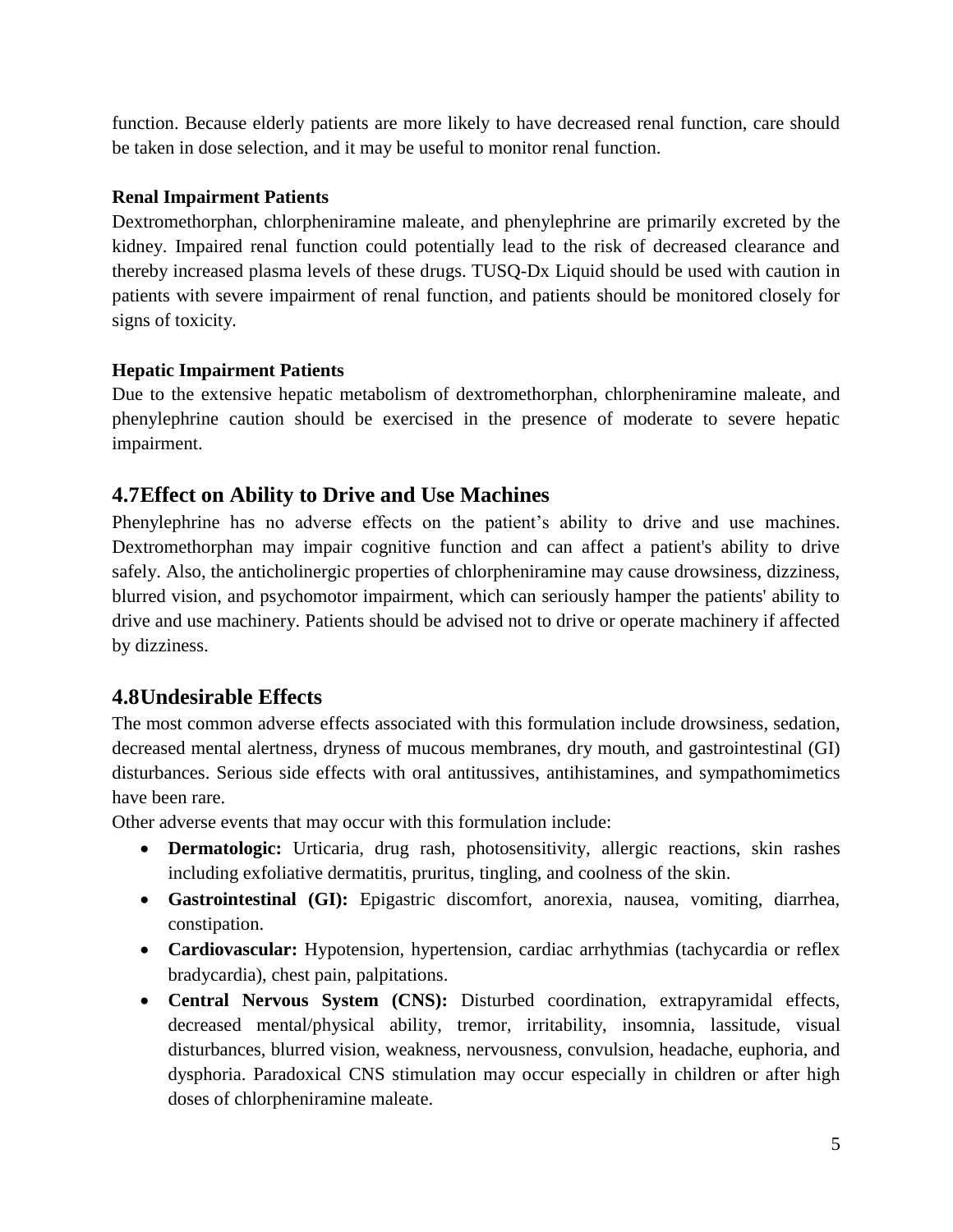- **Genitourinary:** Urinary frequency, difficult urination, urinary retention.
- **Respiratory:** Tightness of the chest and wheezing, shortness of breath.
- **Hematologic:** Hemolytic anemia, thrombocytopenia, agranulocytosis.
- **Other:** Sweating, liver dysfunction, including hepatitis and jaundice, myalgia, paraesthesia, tinnitus.

### **4.9Overdose**

#### **Dextromethorphan Hydrobromide**

**Symptoms:** Overdose symptoms include nausea and vomiting, CNS depression, dizziness, dysarthria (slurred speech), nystagmus, somnolence/drowsiness, excitation, mental confusion, psychosis, and respiratory depression.

**Management:** Treatment of overdose should be symptomatic and supportive. Gastric lavage may be of use. Naloxone has been used successfully as a specific antagonist to dextromethorphan toxicity in children.

#### **Chlorpheniramine Maleate**

**Symptoms:** The estimated lethal dose of chlorpheniramine is 25 to 50 mg/kg body weight. Overdose with chlorpheniramine is associated with antimuscarinic, extrapyramidal, GI, and CNS effects. In children, CNS stimulation predominates over CNS depression, causing ataxia, excitement, tremors, psychosis, hallucinations, and convulsions. Hyperpyrexia may also occur. Other symptoms of overdose in children include dilated pupils, dry mouth, facial flushing. In adults, CNS depression is more common with drowsiness, coma and convulsions, progressing to respiratory failure or possibly cardiovascular collapse including arrhythmias.

**Treatment:** In severe overdose the stomach should be emptied. If overdose is by the oral route, treatment with activated charcoal should be considered (treatment is most effective if given within an hour of ingestion). Convulsions may be controlled with intravenous diazepam or phenytoin, although it has been suggested that CNS depressants should be avoided. Other treatment is supportive and symptomatic and may include artificial respiration, external cooling for hyperpyrexia, and intravenous fluids. Vasopressors such as noradrenaline or phenylephrine may be used to counteract hypotension. Forced diuresis, peritoneal dialysis or haemodialysis appear to be of limited benefit. Haemoperfusion may be used in severe cases.

#### **Phenylephrine Hydrochloride**

**Symptoms:** Overdose symptoms may include hypertension and possibly reflex bradycardia. In severe cases confusion, hallucinations, seizures, and arrhythmias may occur.

**Treatment:** Treatment measures include early gastric lavage and symptomatic and supportive measures. The hypertensive effects may be treated with an  $\alpha$ -receptor blocking agent (such as phentolamine mesylate, 6 to 10 mg) given intravenously, and the bradycardia treated with atropine, preferably only after the pressure has been controlled.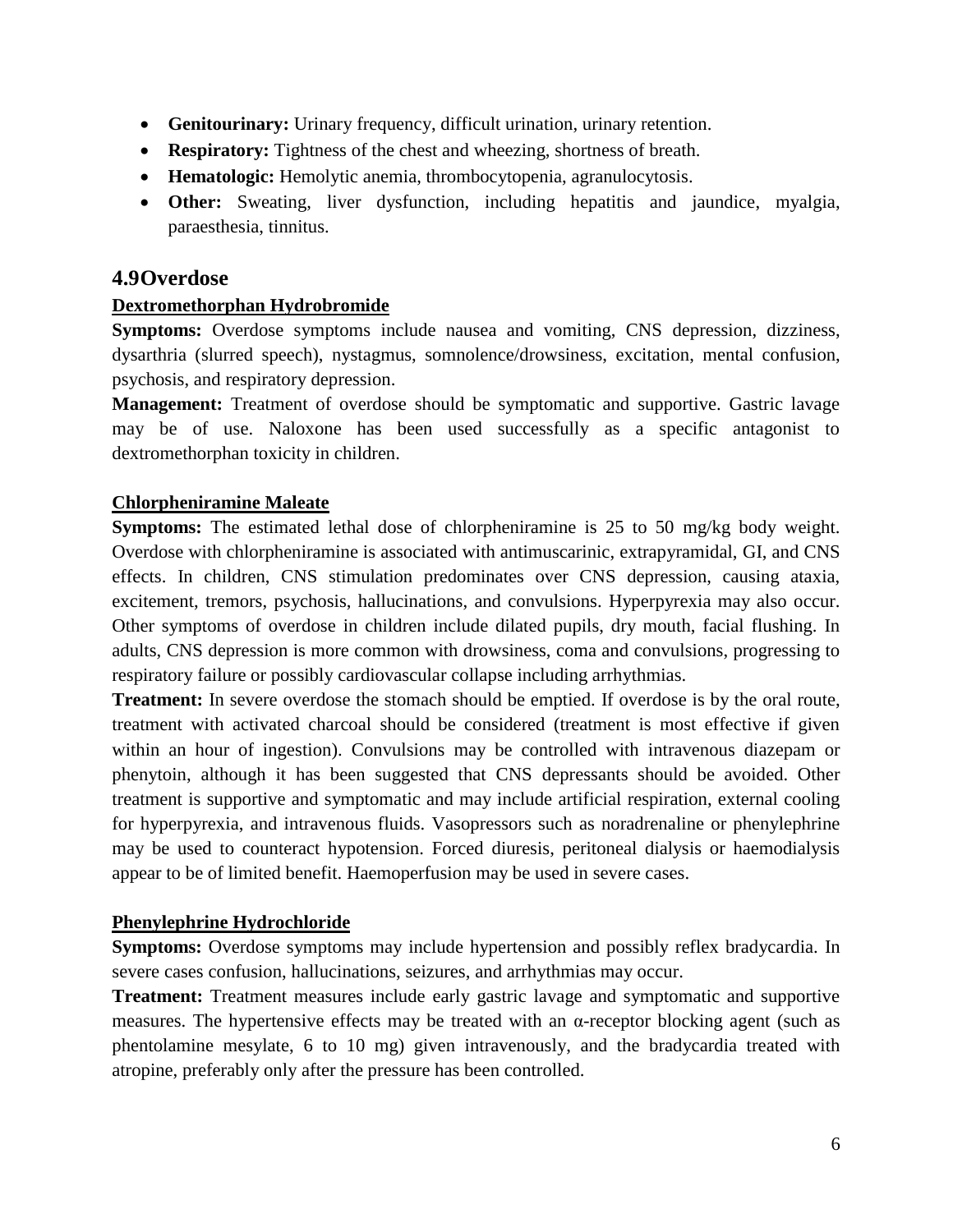## **5. Pharmacological Properties**

# **5.1 Mechanism of Action**

### **Dextromethorphan Hydrobromide - Cough Suppressant/Antitussive.**

Dextromethorphan produces antitussive effect by acting on the cough center which is located in the medulla oblongata part of the brain. Dextromethorphan crosses the blood-brain-barrier and activates sigma opioid receptors on the cough center in the CNS, thereby suppressing the cough reflex. Dextromethorphan raises the threshold for the cough reflex, thereby produces cough suppressant effect.

### **Chlorpheniramine Maleate – Antihistamine.**

Chlorpheniramine maleate is  $H_1$  receptor antagonist (antihistamine effect). Chlorpheniramine maleate diminishes or abolishes the actions of histamine in the body by competitive (reversible) blockade of histamine  $H_1$  receptor sites on tissues. Chlorpheniramine maleate prevents released histamine from dilating capillaries and causing edema of the respiratory mucosa.

### **Phenylephrine Hydrochloride - Sympathomimetic Nasal Decongestant.**

Phenylephrine is a nasal decongestant with a potent postsynaptic α-receptor agonist activity. Dilated blood vessels can cause nasal blocks or stuffy nose. Phenylephrine shrinks blood vessels in the nasal passages and thus, reduces nasal congestion. A direct action at the receptors accounts for the greater part of its effects, whereas only a small part of effect is due to its ability to release norepinephrine.

Sympathomimetic amines, such as phenylephrine, act on  $\alpha$ -adrenergic receptors of the respiratory tract to produce vasoconstriction effect. This result in temporarily reduction of swelling associated with inflammation of the mucous membranes lining the nasal and sinus passages. This allows the free drainage of the sinusoidal fluid from the sinuses. In addition to reducing mucosal lining swelling, phenylephrine also suppresses the production of mucous, therefore preventing a buildup of fluid within the nasal cavities.

# **5.2Pharmacodynamic Properties**

### **Dextromethorphan Hydrobromide**

Dextromethorphan is a non-opioid antitussive (cough suppressant) drug. Dextromethorphan is the dextrorotatory isomer of 3-methoxy-N-methyl-morphinan. It is a synthetic morphine derivative that, in contrast to its levorotatory isomer, has no significant analgesic, respiratory depressant or physical dependency properties at recommended doses. It is reported that dextromethorphan has similar efficacy to codeine in depressing cough reflex. In therapeutic dosage dextromethorphan does not inhibit ciliary activity.

### **Chlorpheniramine Maleate**

Chlorpheniramine maleate produces antihistamine effect by blocking  $H_1$  receptor. Chlorpheniramine maleate also possesses anticholinergic activity.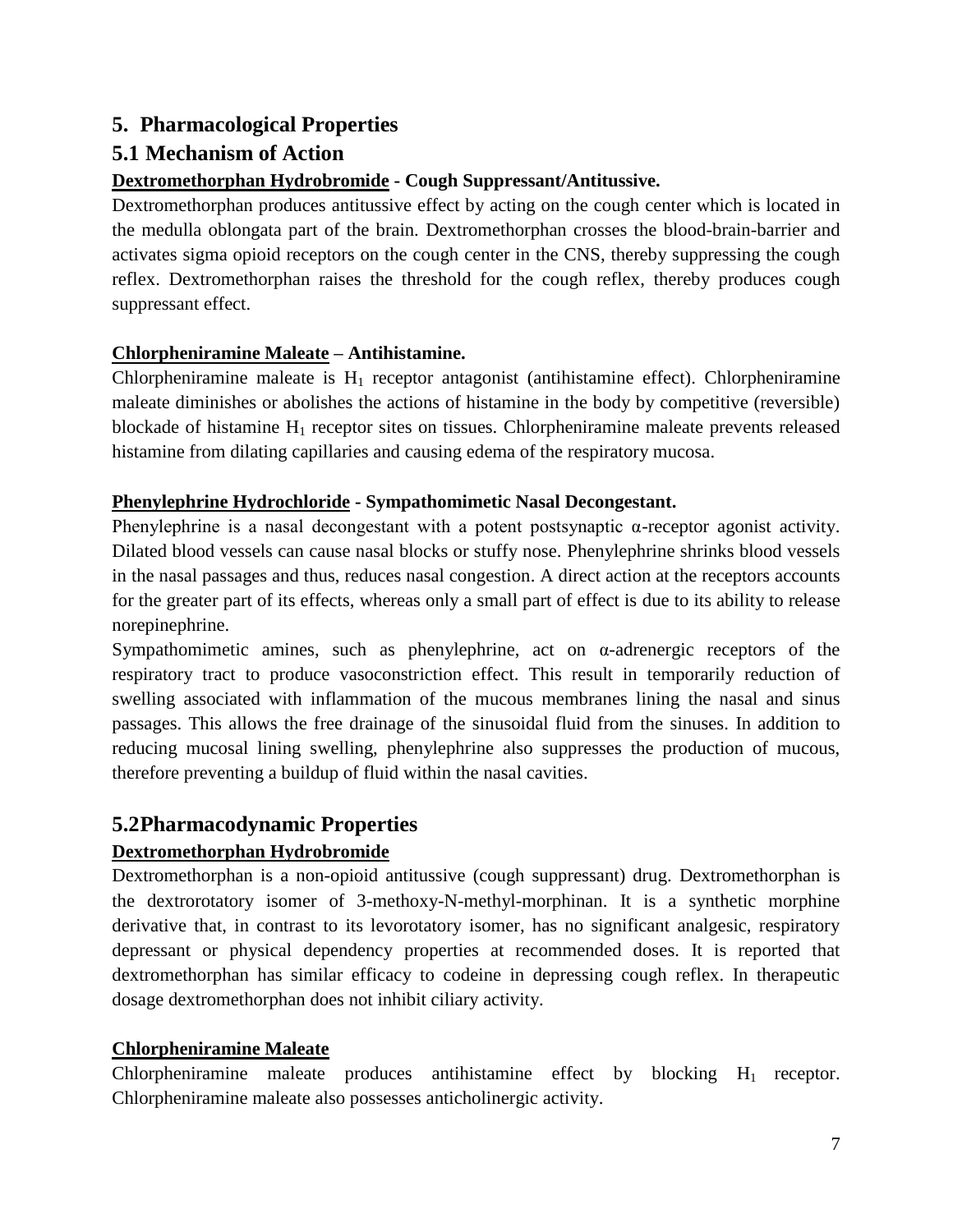### **Phenylephrine Hydrochloride**

Phenylephrine is an orally active sympathomimetic amine and exerts a decongestant action on the nasal mucosa.

### **5.3Pharmacokinetic Properties**

### **Dextromethorphan Hydrobromide**

**Absorption:** Dextromethorphan is rapidly absorbed from the GI tract with peak plasma concentrations reached in approximately 2 to 2.5 hours. The low plasma levels of dextromethorphan suggest low oral bioavailability secondary to extensive first-pass (presystemic) metabolism in the liver. The maximum clinical effects occur 5 to 6 hours after ingestion of dextromethorphan.

**Distribution:** Dextromethorphan is widely distributed in the human body. Dextromethorphan and its active metabolite, dextrorphan, are actively taken up and concentrated in brain tissue.

**Metabolism:** Dextromethorphan undergoes rapid and extensive first-pass metabolism in the liver after oral administration. Unmetabolised dextromethorphan, together with the three demethylated metabolites such as dextrorphan (also known as 3-hydroxy-N-methylmorphinan), 3 hydroxymorphinan, and 3-methoxymorphinan have been identified as conjugated products in the urine. Dextrorphan, which also has antitussive action, is the main metabolite. In some individuals metabolism proceeds more slowly and unchanged dextromethorphan predominates in the blood and urine.

**Excretion:** Dextromethorphan is primarily excreted via the kidney as unchanged parent drug and its active metabolite, dextrorphan. Dextrorphan and 3-hydroxy-morphinan are further metabolised by glucuronidation and are eliminated via the kidneys. The elimination half-life of the dextromethorphan is between 1.4 to 3.9 hours, while half-life of dextrorphan, the main metabolite, is between 3.4 to 5.6 hours. The half-life of dextromethorphan in poor metabolisers is extremely prolonged, in the range of 45 hours.

#### **Chlorpheniramine Maleate**

**Absorption:** Chlorpheniramine maleate is almost completely absorbed after administration by mouth, peak plasma concentrations occurring at about 2.5 to 6 hours.

**Distribution:** The drug is widely distributed including passage into the CNS, with a volume of distribution of between 1 and 10 L/kg. About 70% of chlorpheniramine in the circulation is protein-bound.

**Metabolism and Excretion:** Chlorpheniramine undergoes some first pass metabolism and enterohepatic recycling. Chlorpheniramine is extensively metabolised, principally to inactive desmethylated metabolites which are excreted primarily in the urine, together with about 35% unchanged drug. Only trace amounts are excreted in the faeces. The mean elimination half-life has been reported to be about 30 hours, with mean values ranging from 2 to 43 hours.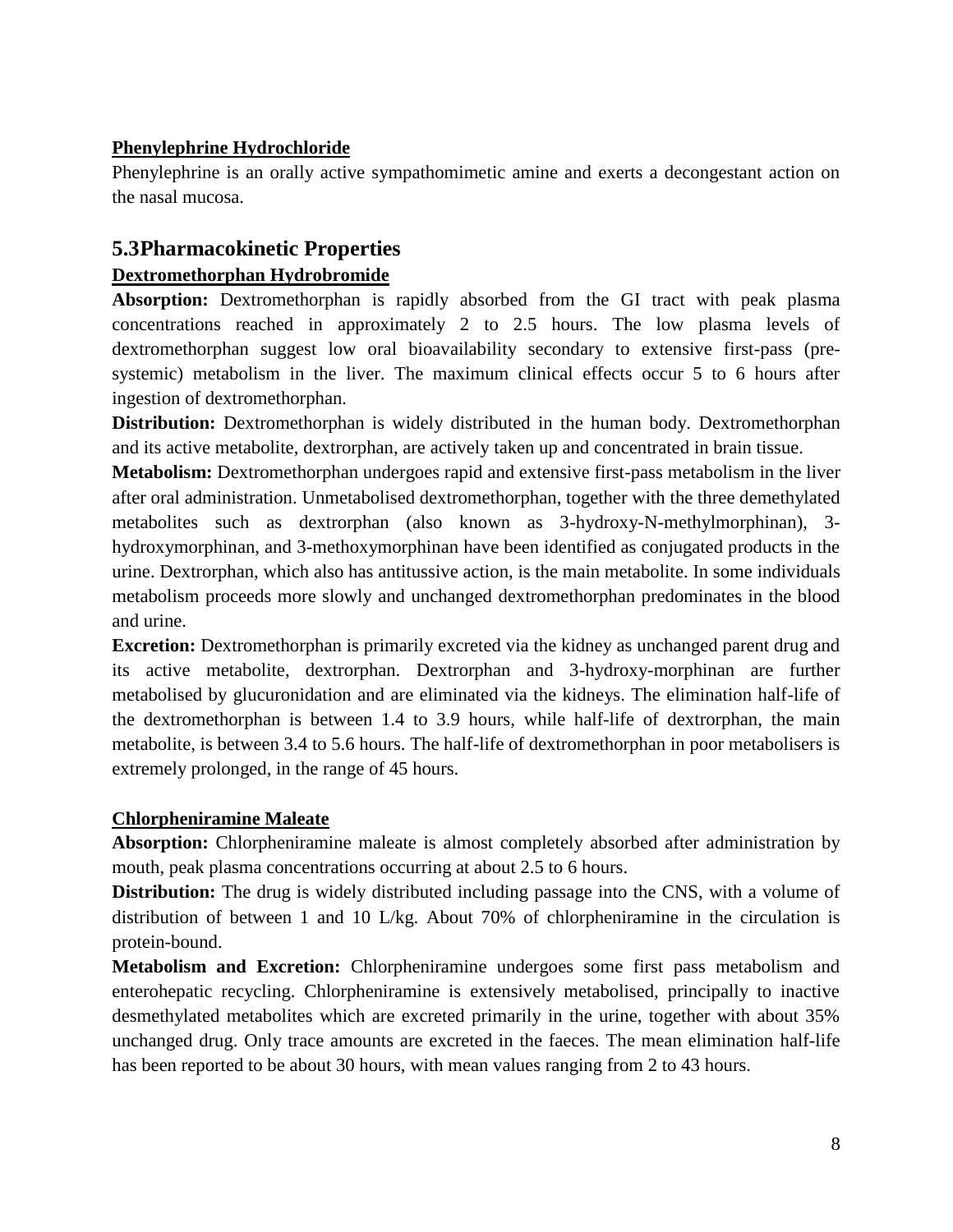#### **Phenylephrine Hydrochloride**

Absorption: Phenylephrine hydrochloride is rapidly absorbed from the GI tract and undergoes first-pass metabolism by MAO in the gut and liver. As a consequence, systemic bioavailability of oral route is only about 40%. Following oral administration, peak plasma concentration is achieved in 1 to 2 hours.

**Distribution:** Penetration into the brain appears to be minimal.

**Metabolism and Excretion:** Following absorption, the drug is extensively metabolised in the liver as the sulphate conjugate. Both phenylephrine and its metabolites are excreted in the urine. The mean plasma half-life is in the range 2 to 3 hours.

## **6. Nonclinical Properties**

### **6.1 Animal Toxicology**

### **Dextromethorphan Hydrobromide**

Toxicity: LD50 values reported for dextromethorphan was 210 mg/kg in mouse and 116 mg/kg in rat. Acute subcutaneous toxicity with dextromethorphan reports the LD50 value of 112 mg/kg in mouse. Acute intravenous toxicity with dextromethorphan reports the LD50 value of 16.3 mg/kg in rat.

Repeat dose toxicity studies conducted in rats for 13 weeks duration at doses up to 100 mg/kg and 27 weeks at 10 mg/kg, and of 14 weeks in dogs by oral gavage at doses up to 4 mg/kg on 5 days per week. The only effect recorded was of reduced body weight gain in the rat 13-week study at the highest dose.

Mutagenicity: Dextromethorphan hydrobromide was negative in the bacterial reverse mutation assay (Ames test). Dextromethorphan 39 mg/kg is reported to be negative in *in-vivo* mouse micronucleus test and comet assay. Dextromethorphan was reported to be negative in *in- vitro* chromosome aberration assay tested up to 200 µg/ml.

#### **Chlorpheniramine Maleate**

Toxicity: LD50 values reported for chlorpheniramine maleate by oral route in rats, mice, and guinea pigs were 118, 121, and 186 mg/kg respectively.

Chlorpheniramine maleate was administered by gavage to groups of 12 female Sprague-Dawley rats for 29 days at doses of 0, 2, 5, 10, or 25 mg/kg body weight and in feed (average daily dose, 1 mg/kg) for three successive generations to male and female Sprague-Dawley rats. No clinical, hematologic, or pathologic alterations were apparent in either study.

No compound-related effects were reported after chlorpheniramine maleate was administered by gavage to groups of 8 male and 8 female rats 5 days per week for 6 weeks at doses of 5 or 10 mg/kg per day. Similar experiments in which two rhesus monkeys were administered 20 mg/kg per day 5 days per week for 7 weeks resulted in no apparent adverse effects.

Mutagenicity: Chlorpheniramine maleate was not mutagenic to *Salmonella typhimurium* strains TA98, TA100, TA1535, or TA1537 in the presence or absence of S9 metabolic activation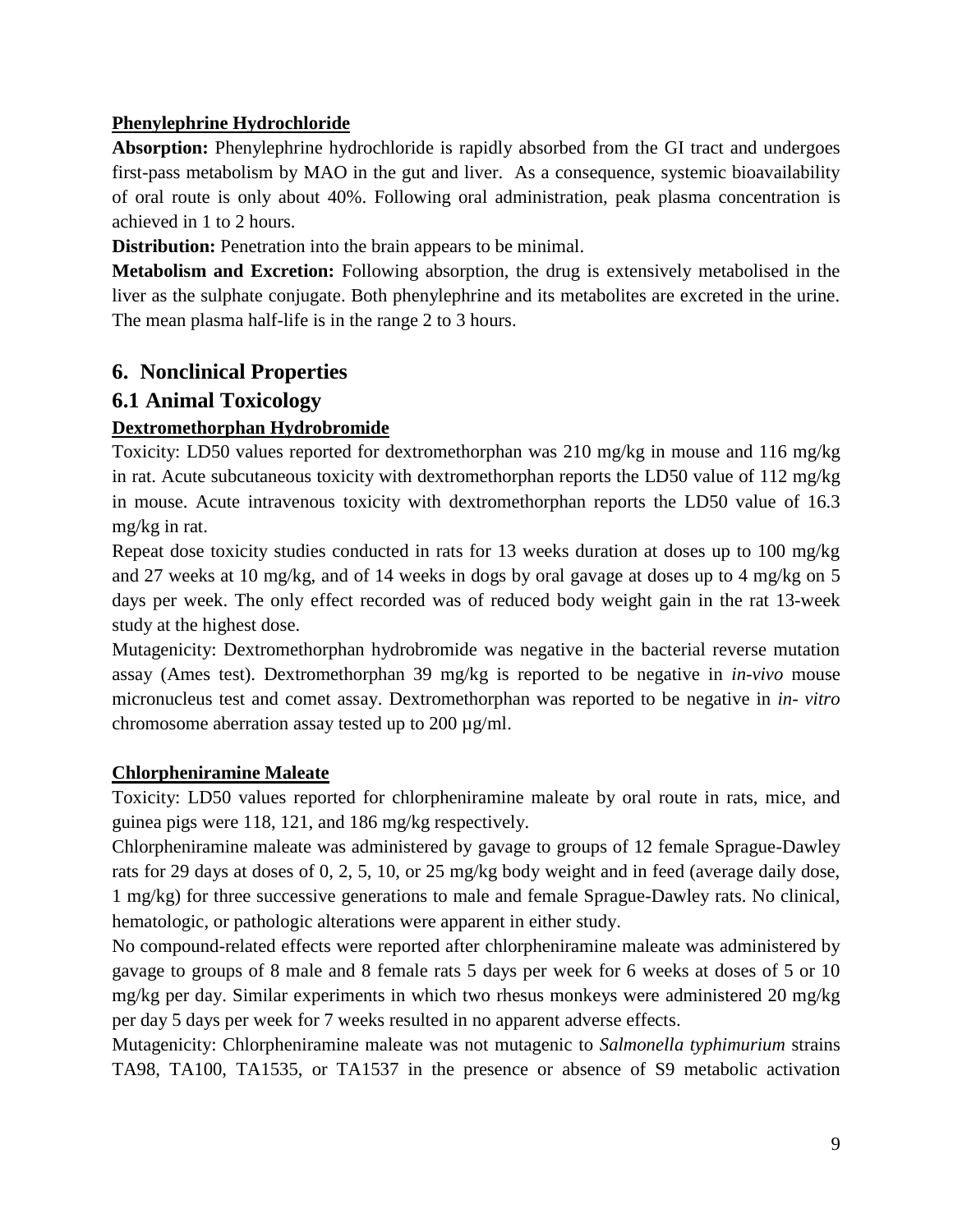systems prepared from the livers of Aroclor 1254-treated male Sprague-Dawley rats or male Syrian hamsters.

Carcinogenicity: A 2-year oncogenicity study of chlorpheniramine maleate was conducted in which groups of 50 male and 50 female CD albino rats were fed diets containing SCH 190 (Chlor-trimeton') for 103 weeks. The doses (approximately 2, 10, or 20 mg/kg per day) were formulated based on group mean values for body weight and feed consumption. There were no reported increases in the incidences of neoplastic lesions attributed to dosing with chlorpheniramine maleate.

#### **Phenylephrine Hydrochloride**

Toxicity: LD50 values for phenylephrine have been determined in several species by various routes of administration. In Wistar rats, the LD50 value by intraperitoneal injection was 17 mg/kg and by subcutaneous injection was 33 mg/kg. The LD50 values in male Swiss mice were 89 mg/kg (intraperitoneal) and 22 mg/kg (subcutaneous). New Zealand rabbits had LD50 values of 0.5 mg/kg (intravenous), 7.2 mg/kg (intramuscular), and 22 mg/kg (subcutaneous).

Mutagenicity: Phenylephrine hydrochloride was not mutagenic in four tester strains of *Salmonella typhimurium* (TA100, TA1535, TA1537, and TA98) in the presence or absence of Aroclor 1254-induced male Sprague-Dawley rat or male Syrian hamster liver S9.

Carcinogenicity: In the mouse study, the mean daily dose (males and females) in the low dose animals was 133 mg/kg and in the high dose animals 270 mg/kg. The study demonstrated no evidence of carcinogenicity in rats and mice under the testing conditions employed.

### **7. Description**

TUSQ-Dx Liquid is orange coloured clear liquid with pleasant flavor.

Each 5 ml of TUSQ-Dx Liquid contain 15 mg of dextromethorphan hydrobromide, 2 mg of chlorpheniramine maleate, and 5 mg of phenylephrine hydrochloride for oral administration.

#### **Dextromethorphan Hydrobromide**

Dextromethorphan hydrobromide is a white to slightly yellow crystalline powder, odourlss, and insoluble in water. Molecular Weight: 271.4 g/mol. Molecular Formula: C18H26BrNO. Chemical Name:  $(1S, 9S, 10S)$ -4-methoxy-17-methyl-17-azatetracyclo $[7.5.3.0 \times \{1, 10\}$ .0 $\times \{2, 7\}]$ heptadeca-2(7),3,5-triene; hydrobromide.

Structural Formula: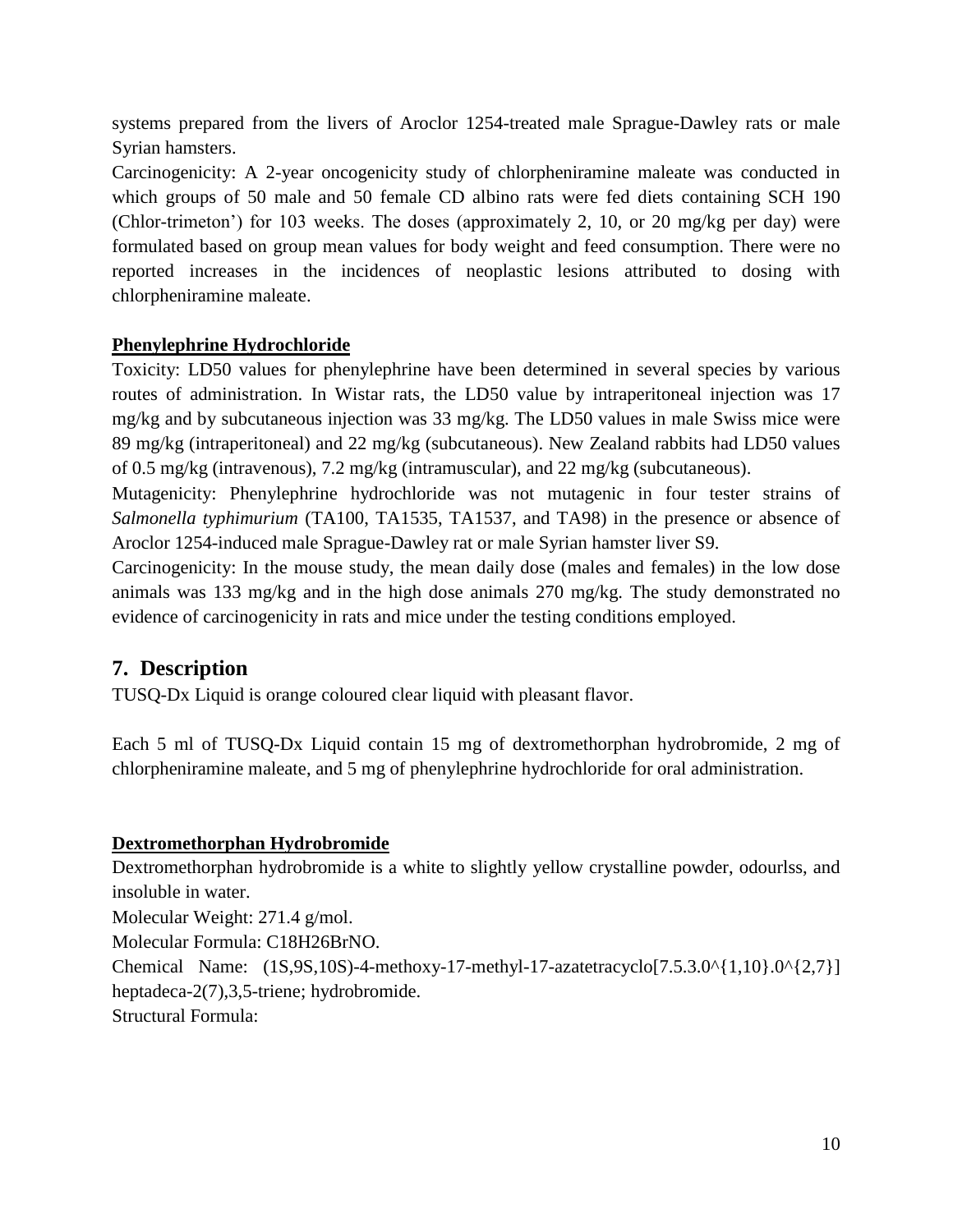

#### **Chlorpheniramine Maleate**

Chlorpheniramine maleate appears as odorless white crystalline solid or white powder with a bitter taste.

Molecular Weight: 390.9 g/mol.

Molecular Formula: C20H23ClN2O4.

Chemical Name: (2Z)-but-2-enedioic acid; [3-(4-chlorophenyl)-3-(pyridin-2-yl)propyl] dimethylamine

Structural Formula:



#### **Phenylephrine Hydrochloride**

Phenylephrine hydrochloride is an odorless white microcrystalline powder with a bitter taste. Molecular Weight: 203.66 g/mol.

Molecular Formula: C9H14ClNO2.

Chemical Name: 3-[(1R)-1-hydroxy-2-(methylamino)ethyl]phenol; hydrochloride. Structural Formula:



Inactive ingredients (excipients) of TUSQ-Dx Liquid contains Sodium Benzoate, Purified Water, Xanthan Gum, Glycerin, Propylene Glycol, Sucralose Sodium Citrate, Citric Acid Monohydrate, Colour Sunset Yellow FCF , Flavour Orange ASV, Honey Flavour, Flavour Tulsi –G, Polyoxyl 40 Hydrogenated Castor Oil, Menthol, and Purified Siliceous Earth.